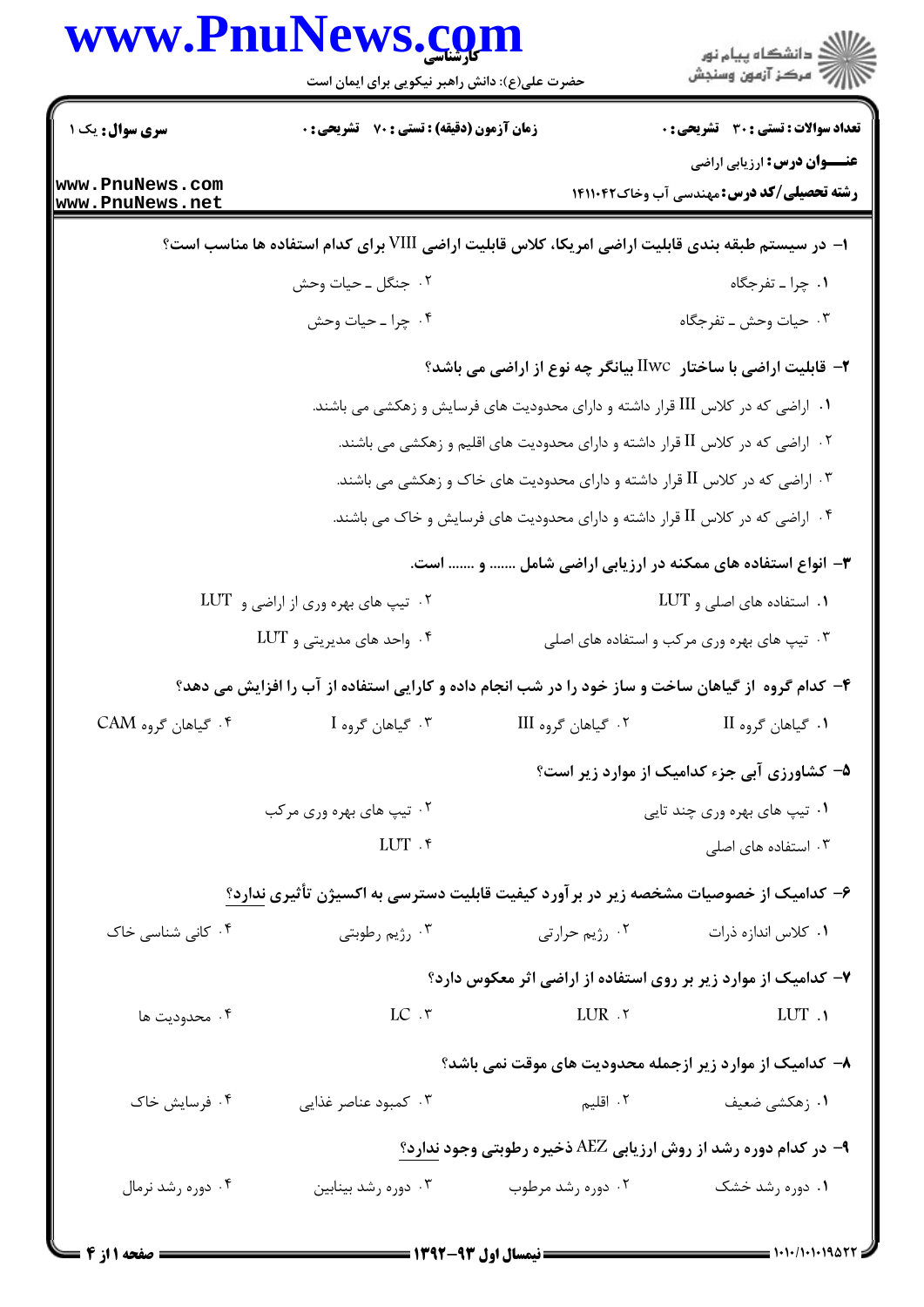|                                                | www.PnuNews.com<br>حضرت علی(ع): دانش راهبر نیکویی برای ایمان است                                                                                                                                                         |                                                                          | ڪ دانشڪاه پيام نور<br>ر∕ = مرڪز آزمون وسنڊش                                              |
|------------------------------------------------|--------------------------------------------------------------------------------------------------------------------------------------------------------------------------------------------------------------------------|--------------------------------------------------------------------------|------------------------------------------------------------------------------------------|
| سری سوال: ۱ یک                                 | زمان آزمون (دقیقه) : تستی : 70 گشریحی : 0                                                                                                                                                                                |                                                                          | <b>تعداد سوالات : تستی : 30 ٪ تشریحی : 0</b>                                             |
| www.PnuNews.com<br>www.PnuNews.net             |                                                                                                                                                                                                                          |                                                                          | <b>عنـــوان درس:</b> ارزیابی اراضی<br><b>رشته تحصیلی/کد درس: م</b> هندسی آب وخاک14110 14 |
|                                                | +ا–  مطالعات AEZ در راستای تعیین تناسب اراضی و همچنین توان تولید اراضی برای محصولات مختلف دارای چند مرحله می                                                                                                             |                                                                          | باشد؟                                                                                    |
|                                                | $\zeta$ . $\zeta$                                                                                                                                                                                                        | $\mathbf{r}$ . $\mathbf{r}$                                              | $\uparrow$ .1                                                                            |
|                                                | ۱۱- اراضی که دارای خطرات و محدودیت های متوسطی از لحاظ خصوصیات خاک،شوری و سدیمی، <u>ناهمواری</u> و یا زهکشی برای<br>زراعت آبی تحت شرایط فعلی می باشند، در کدام کلاس از ساختار طبقه بندی اراضی ایرانی برای کشت آبی قرار می |                                                                          | گيرند؟                                                                                   |
| $\text{IIs}$ کلاس $\cdot$                      | $IV$ کلاس $\cdot$ ۳                                                                                                                                                                                                      | ۰۲ کلاس III                                                              | 1. كلاس II                                                                               |
|                                                | <b>۱۲- درصد سنگریزه حجمی (عمقی خاک) در روش AEZ در چه عمقی صورت می گیرد؟</b>                                                                                                                                              |                                                                          |                                                                                          |
|                                                | ۰۲ عمق ۱۰۰ سانتیمتر                                                                                                                                                                                                      |                                                                          | ۰۱ عمق ۵۰ ـ ۸۰ سانتيمتر                                                                  |
|                                                | ۰۴ عمق ۵۰ سانتيمتر                                                                                                                                                                                                       |                                                                          | ۰۳ عمق ۲۰ ـ ۸۰ سانتيمتر                                                                  |
|                                                | سانتیگراد دارند.                                                                                                                                                                                                         | ۱۳− گیاهان گروه IV (گونه هایی از گیاهان 4))بهترین نرخ فتوسنتز را در دمای |                                                                                          |
| $\mathbf{r} \cdot \mathbf{r} \cdot \mathbf{r}$ | $Y - 10 \cdot Y$                                                                                                                                                                                                         | $T^*$ - $T^0$ - $T^0$                                                    | $\Gamma \Delta = \Gamma \cdot \quad .1$                                                  |
|                                                |                                                                                                                                                                                                                          | ۱۴− در مبحث تولید پتانسیل سیستم LAI ، AEZ نشان دهنده چیست؟               |                                                                                          |
|                                                | ۰۲ مقادیر شاخص سطح برگ                                                                                                                                                                                                   |                                                                          | ۰۱ ماکزیموم نرخ رشد                                                                      |
|                                                | ۰۴ حداکثر نرخ فتوسنتز                                                                                                                                                                                                    |                                                                          | ۰۳ بیومس خالص                                                                            |
|                                                | ۱۵−  با توجه به معیار کاهش تولید برای تعیین محدوده کلاس تناسب اراضی S2 کدامیک صحیح است؟                                                                                                                                  |                                                                          |                                                                                          |
|                                                |                                                                                                                                                                                                                          | ۰۱ محدودیت اراضی باعث کاهش ۴۰ ـ ۱۵ درصد تولید پتانسیل می گردد.           |                                                                                          |
|                                                |                                                                                                                                                                                                                          | ۰۲ محدودیت اراضی باعث کاهش ۶۰–۴۰ درصد تولید پتانسیل می گردد.             |                                                                                          |
|                                                |                                                                                                                                                                                                                          | ۰۳ محدودیت اراضی باعث کاهش ۱۵-۰ درصد تولید پتانسیل می گردد.              |                                                                                          |
|                                                |                                                                                                                                                                                                                          | ۰۴ محدودیت اراضی باعث کاهش۸۰ -۶۰ درصد تولید پتانسیل می گردد.             |                                                                                          |
|                                                | ۱۶- ارزیابی اراضی در سطح کمی و برای صلاحیت اجرا در برنامه های توسعه مربوط به کدام سطح مطالعات می باشد؟                                                                                                                   |                                                                          |                                                                                          |
|                                                | ۰۲ مطالعات نیمه تفضیلی                                                                                                                                                                                                   |                                                                          | ٠١. مطالعات اجمالي                                                                       |
|                                                | ۰۴ مطالعات دومرحله ای                                                                                                                                                                                                    |                                                                          | ۰۳ مطالعات تفضیلی                                                                        |
|                                                |                                                                                                                                                                                                                          |                                                                          |                                                                                          |

 $\blacksquare$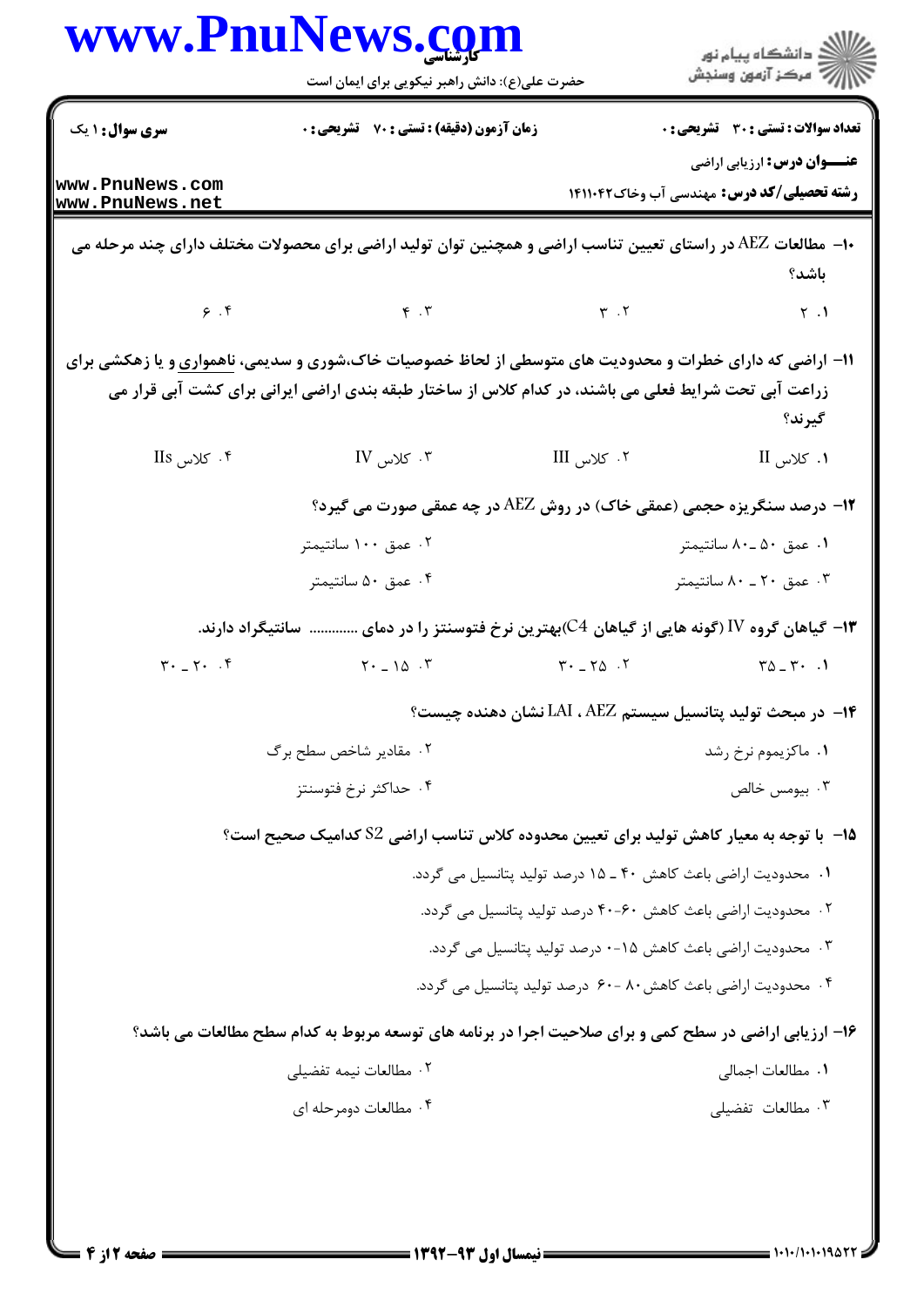|                                         | www.PnuNews.com                                         |                                                                                                                |                                                                                         |  |
|-----------------------------------------|---------------------------------------------------------|----------------------------------------------------------------------------------------------------------------|-----------------------------------------------------------------------------------------|--|
|                                         | حضرت علی(ع): دانش راهبر نیکویی برای ایمان است           |                                                                                                                | ر<br>دانشڪاه پيام نور)<br>اڳ مرڪز آزمون وسنڊش                                           |  |
| <b>سری سوال :</b> ۱ یک                  | زمان آزمون (دقیقه) : تستی : 70 ٪ تشریحی : 0             |                                                                                                                | <b>تعداد سوالات : تستی : 30 - تشریحی : 0</b>                                            |  |
| www.PnuNews.com<br>www.PnuNews.net      |                                                         |                                                                                                                | <b>عنـــوان درس:</b> ارزیابی اراضی<br><b>رشته تحصیلی/کد درس: م</b> هندسی آب وخاک1411.42 |  |
|                                         |                                                         | ۱۷– از بین روش های مقایسه و انطباق کدامیک از مزیت <u>نبود</u> تداخل و اثر متقابل بین خصوصیات برخوردار است؟     |                                                                                         |  |
|                                         | ۰۲ روش محدودیت ساده                                     |                                                                                                                | ٠١ روش تعداد و شدت محدوديت ها                                                           |  |
|                                         | ۰۴ روش عددی                                             |                                                                                                                | ۰۳ روش پارامتریک                                                                        |  |
|                                         |                                                         | ۱۸– خاکی دارای اراضی قابل کشت با محدودیت متوسط و دارای محدودیت های شوری و بافت خاک سطحی می باشد.               | مطلوبست تعيين كلاس آن؟                                                                  |  |
| $Ilsn$ . $\mathfrak{e}$                 | IIwn .                                                  | IIIsa . ٢                                                                                                      | IIIsn .                                                                                 |  |
|                                         |                                                         | ۱۹– در معادلات ارزیابی خصوصیات اقلیمی اراضی پارامتر CI مربوط به کدامیک از موارد زیر است؟                       |                                                                                         |  |
| ۰۴ تابش خورشیدی                         | ۰۳ خصوصیات اقلیم                                        | ۰۲ درجه تناسب اقلیم                                                                                            | ٠١. شاخص اقليم                                                                          |  |
|                                         |                                                         | <b>۲۰</b> - برای ارزیابی بافت و ساختمان خاک اگر پروفیل یکنواخت <u>نباشد،</u> کلاس بافت خاک چگونه تعیین می شود؟ |                                                                                         |  |
|                                         | ۰۲ با استفاده از فاکتورهای وزنی در عمق توسعه ریشه       |                                                                                                                | ۰۱ از طریق محدودکننده ترین درجه                                                         |  |
| ۰۴ یک درجه برای کل بروفیل تعیین می شود. |                                                         |                                                                                                                | ۰۳ از طریق میانگیری کردن                                                                |  |
|                                         |                                                         | <b>۲۱</b> - در روش سایز و همکاران مقدار شاخص ۶۰ در کدام کلاس تناسب اراضی قرار می گیرد؟                         |                                                                                         |  |
| $S2$ . ۴                                | $N1 \cdot r$                                            | S3.7                                                                                                           | S1.1                                                                                    |  |
|                                         |                                                         | <b>۲۲</b> - برای ارزیابی pH و مجموع کاتیون های بازی، متوسط وزنی آنها در چه عمقی محاسبه می گردد؟                |                                                                                         |  |
| ۰۰ ۱۰۰ سانتیمتر                         | ۰۳ سانتیمتر                                             | ۰ ـ ۲۵ ـ ۰ سانتیمتری                                                                                           | ۰.۱ سانتيمتر                                                                            |  |
|                                         |                                                         | ۲۳- در اراضی کشت دیم کدام خصوصیات مرتبط با شوری و سدیمی هستند؟                                                 |                                                                                         |  |
| EC. ESP. SAR . ٢                        |                                                         |                                                                                                                | ۰۱ غرقابی شدن ، SAR ، EC                                                                |  |
| ۰۴ غرقابی شدن ، ESP، SAR                |                                                         |                                                                                                                | ۰۳ عمق، وزن مخصوص ظاهري ، EC                                                            |  |
|                                         |                                                         |                                                                                                                | <b>۲۴</b> - عمق بهینه ریشه در خاک کدام است؟                                             |  |
|                                         | ۰۲ دو برابر عمقی است که ۶۰٪ ریشه ها در آن قرار دارند.   |                                                                                                                | ۰۱ دو برابر عمقی است که ۵۰٪ ریشه ها در آن قرار دارند.                                   |  |
|                                         | ۰۴ چهار برابر عمقی است که ۶۰٪ ریشه ها در آن قرار دارند. | ۰۳ چهار برابر عمقی است که ۵۰٪ ریشه ها در آن قرار دارند.                                                        |                                                                                         |  |
|                                         |                                                         | <b>۲۵</b> - در روش اصلاح شده فائو در ارزیابی کمی، T نشان دهنده چیست؟                                           |                                                                                         |  |
|                                         | ۰۲ توپوگرافي                                            |                                                                                                                | ۰۱ تناسب اقلیم                                                                          |  |
|                                         | ۰۴ سطح تکنولوژی و مدیریت در منطقه                       |                                                                                                                | ۰۳ خصوصیات خاک                                                                          |  |
|                                         |                                                         |                                                                                                                |                                                                                         |  |